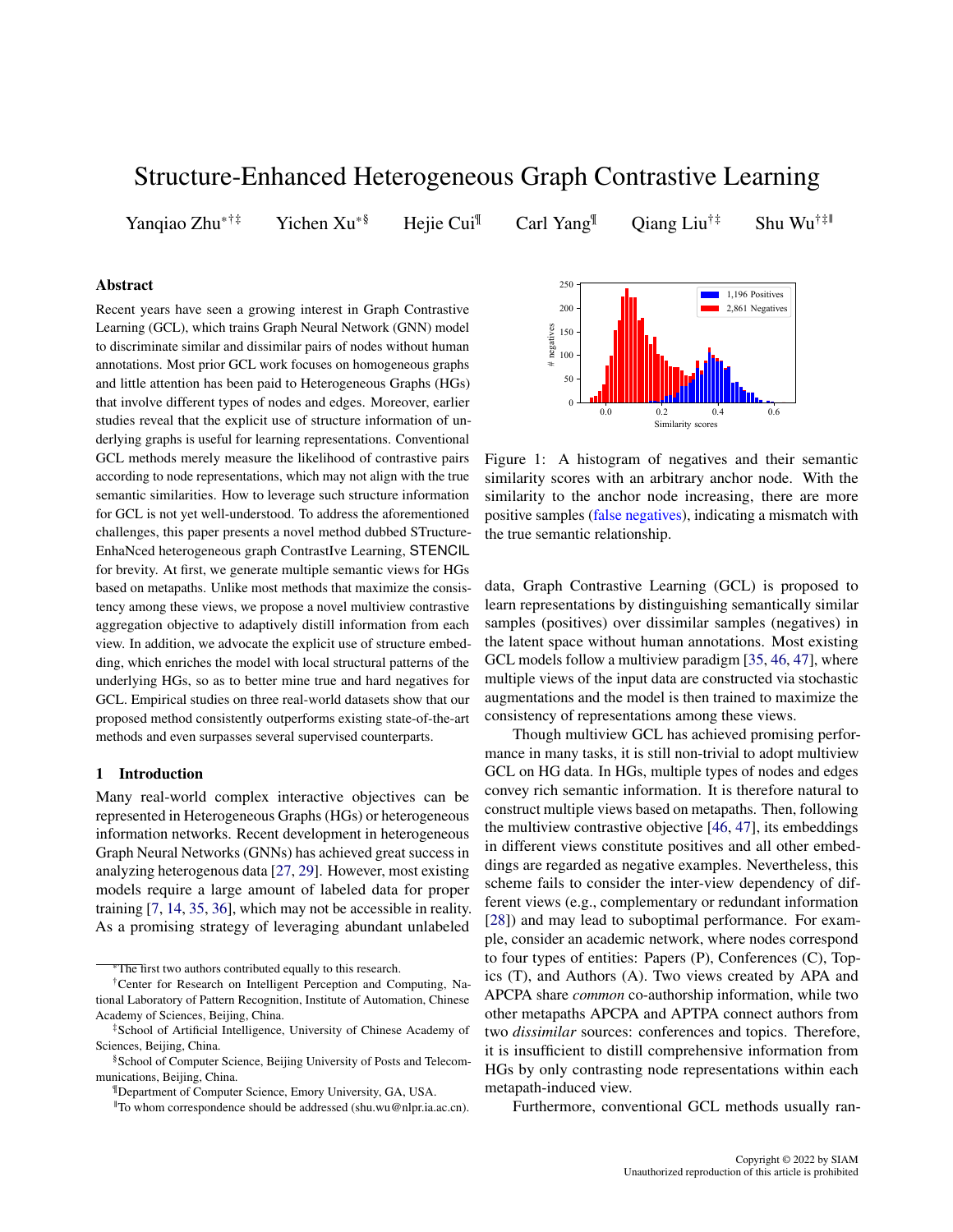domly select negative samples from other nodes and measure the likelihood of contrastive pairs merely using node representations, which may not well align with the true semantic relationship [\[40,](#page-8-8) [45\]](#page-8-9). To see this phenomenon clearly, we conduct an oracle-based analysis on DBLP, a widely-used academic network. Specifically, we plot the relationship between negatives and their similarity scores with one arbitrary anchor node. As shown in Figure [1,](#page-0-0) with the similarity of negatives to the anchor increasing, there are more *false* negatives samples (i.e. nodes sharing the same label with the anchor). A possible explanation is that, when neighborhood aggregation is performed in each semantic view [\[36\]](#page-8-4), a heterogeneous GNN produces similar embeddings within ego networks. Embeddings of neighboring nodes sharing *the same label* with the anchor node thus tend to be similar to the anchor. In addition, at the beginning of training, node embeddings are suffered from poor quality, which may be another obstacle of sampling true negatives.

The above discussion motivates us to quantify the likelihood of contrastive pairs from structural aspects. Previous work has established that explicitly incorporating structure information of underlying graphs is beneficial for learning representations [\[3,](#page-7-1) [5,](#page-7-2) [15,](#page-8-10) [16,](#page-8-11) [42\]](#page-8-12). For sampling negative instances in GCL, we argue that it is not only important to consider *individual* node representations but also *local* structural representations. These structural embeddings enhance the graph model by encoding additional graph-based closeness between nodes and thus carry local positional information and context of the given graph-structured data.

In this paper, we propose STructure-EnhaNced heterogeneous graph ContrastIve Learning, STENCIL for brevity. At first, our model works by constructing multiple views corresponding to metapaths and obtaining node embeddings within each view through a heterogeneous GNN. Then, we propose a novel multiview contrastive aggregation objective for HG data, whose aim is to ensure global consistency among metapath-induced views and adaptively encode information from each view. Thereafter, we propose to digest *structural characteristics* of underlying HGs rather than simply assessing similarity using node embeddings. In particular, we measure the similarity of each negative pair according to structure embeddings. Then, we select negatives with largest similarities and synthesize more negatives by randomly mixing up these selected negatives. In this way, these synthesized samples upweight true and hard negative samples from both semantic and structural aspects of HGs. Our structure-enhanced GCL scheme enjoys another benefit of being irrespective of the training progress, which could improve the selection of negatives even in the initial training stage.

In summary, the main contribution of this work is threefold:

• We propose a novel STENCIL model that enables selfsupervised training for HGs. Specifically, we propose a

novel contrastive aggregation objective that adaptively learn information from each semantic view.

- To further improve the performance of negative sampling in GCL for HGs, we propose to enrich the model with structurally hard negatives.
- Extensive experiments on three real-word datasets from various domains demonstrate the effectiveness of the proposed method. Particularly, our STENCIL method outperforms representative unsupervised baselines, achieves competitive performance with supervised counterparts, and even exceeds several of them.

To foster reproducible research, we make all the code publicly available at [https://github.com/CRIPAC-](https://github.com/CRIPAC-DIG/STENCIL)[DIG/STENCIL](https://github.com/CRIPAC-DIG/STENCIL).

## 2 Preliminaries

2.1 Problem Definition. We introduce several key definitions of heterogeneous graphs and the problem of unsupervised heterogeneous graph representation learning.

DEFINITION 2.1. *A Heterogeneous Graph (HG), denoted by*  $G = (V, \mathcal{E}, \mathbf{X}, \mathbf{R}, \phi, \varphi)$ *, is a graph with multiple types of nodes and edges, where* V, E *denote the node set and the edge set respectively. The node type mapping function*  $\phi : V \to S$  *associates each node*  $v_i \in V$  *with a node type*  $s = \phi(v_i)$ , the edge type mapping function  $\varphi : \mathcal{E} \to \mathcal{R}$ *associates each edge*  $e_{ij} \in \mathcal{E}$  *with an edge type*  $r = \varphi(e_{ij})$ *, with*  $|S| + |\mathcal{R}| > 2$ *. Moreover, each node*  $v_i$  *and each edge*  $e_{ij}$  *is possibly associated with attribute*  $x_i$  *and*  $r_{ij}$ *. Note that the edge type*  $r = \varphi(e_{ij})$  *implicitly defines types of its two end nodes*  $v_i$  *and*  $v_j$ *.* 

DEFINITION 2.2. *A metapath* p *defines a path on the network* schema in the form of  $s_1 \stackrel{r_1}{\rightarrow} s_2 \stackrel{r_2}{\rightarrow} \cdots \stackrel{r_l}{\rightarrow} s_{l+1}$ . It represents a *composite relation*  $r_1 \circ r_2 \circ \cdots \circ r_l$  *between two nodes*  $v_1$  *and*  $v_{l+1}$  *that captures the proximity between the two nodes from a particular perspective, where* ◦ *is the composite operator. We further denote the set of all considered metapaths as* P*.*

DEFINITION 2.3. *Given a HG* G*, the problem of heterogeneous graph representation learning aims to learn node representations*  $\mathbf{H} \in \mathbb{R}^{|\mathcal{V}| \times d}$  that encode both structural and *semantic information, where* d ≪ |V| *is the dimension of the embedding space.*

<span id="page-1-0"></span>2.2 Heterogeneous Graph Neural Networks. Most heterogeneous GNNs [\[7,](#page-7-0) [36\]](#page-8-4) learn node representations under different views and then aggregate them using attention networks. Following their approaches, we first generate multiple views, each corresponding to one metapath that encodes one aspect of information. Then, we leverage an attentive network to compute metapath-specific embedding  $h_i^p$  for node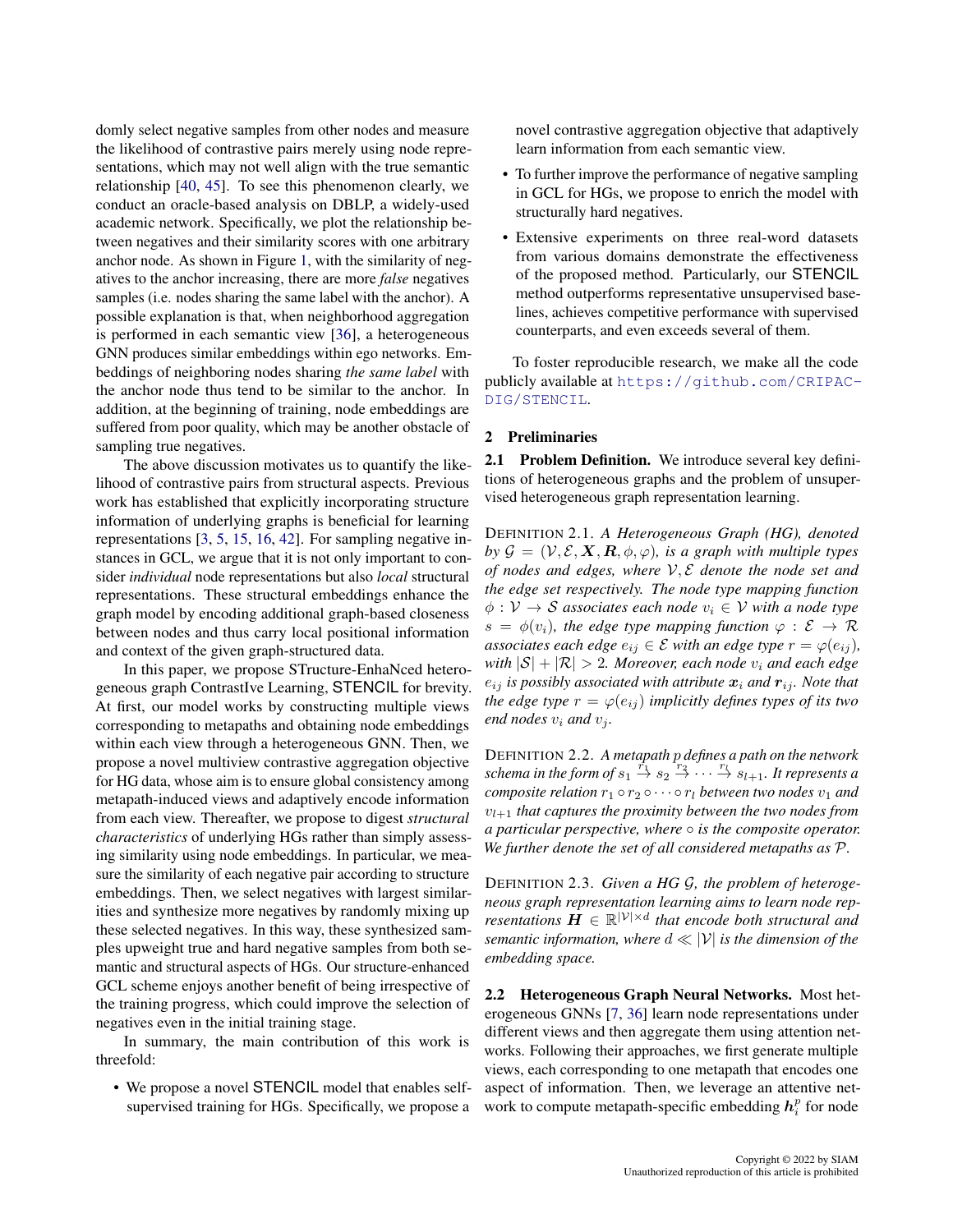$v_i$  under metapath  $p$  as

$$
(2.1) \t\t\t \boldsymbol{h}_{i}^{p} = \bigg\|_{k=1}^{K} \sigma \left( \sum_{v_{j} \in \mathcal{N}_{p}(v_{i})} \alpha_{ij}^{p} \boldsymbol{W}^{p} \boldsymbol{x}_{j} \right),
$$

where  $\parallel$  concatenates K standalone node representations in each attention head,  $\mathcal{N}_r(v_i)$  defines the neighborhood of  $v_i$  that is connected by metapath  $p$ ,  $\mathbf{W}^p \in \mathbb{R}^{d \times m}$  is a linear transformation matrix for metapath p, and  $\sigma(\cdot)$  is the activation function, such as  $ReLU(·) = max(0, ·)$ . The attention coefficient  $\alpha_{ij}^p$  can be computed by a softmax function

$$
(2.2) \qquad \alpha_{ij}^p = \frac{\exp(\sigma(\mathbf{a}_p^\top[\mathbf{h}_i^p \parallel \mathbf{h}_j^p]))}{\sum_{v_k \in \mathcal{N}_p(v_i)} \exp(\sigma(\mathbf{a}_p^\top[\mathbf{h}_i^p \parallel \mathbf{h}_k^p]))},
$$

where  $a_p \in \mathbb{R}^{2d}$  is a trainable metapath-specific linear weight vector.

Finally, we combine node representation in each view to an aggregated representation. We employ another attentive network to obtain the aggregated representation  $h_i$  that combines information from every semantic space by

(2.3) 
$$
\boldsymbol{h}_i = \sum_{p=1}^{|\mathcal{P}|} \beta^p \boldsymbol{h}_i^p.
$$

The coefficients are given by

$$
(2.4) \t\t \beta^p = \frac{\exp(w^p)}{\sum_{p' \in \mathcal{P}} \exp(w^{p'})},
$$

$$
(2.5) \t wp = \frac{1}{|\mathcal{V}|} \sum_{v_i \in \mathcal{V}} \boldsymbol{q}^\top \cdot \tanh(\boldsymbol{W}\boldsymbol{h}_i^p + \boldsymbol{b}),
$$

where  $q \in \mathbb{R}^{d_m}$  is the aggregation attention vector,  $W \in$  $\mathbb{R}^{d_m \times d}, \mathbf{b} \in \mathbb{R}^{d_m}$  is the weight matrix and the bias vector respectively, and  $d_m \in \mathbb{R}$  is a hyperparameter.

#### 3 The Proposed Method: **STENCIL**

In the following section, we present the proposed STENCIL in detail. There are three major components in the proposed STENCIL framework: (a) a heterogeneous graph encoder, which embeds nodes under each metapath-induced view into low-dimensional vectors and aggregates these embeddings into a final representation, (b) a multiview contrastive aggregation objective that adaptively encodes node representations in a self-supervised manner, and (c) structure-enriched negative mining, which discovers and reweights structurally hard samples.

3.1 Multiview Contrastive Aggregation. As described in Section [2.2,](#page-1-0) we first generate multiple views according to metapaths and learn node representations under these

<span id="page-2-0"></span>

Figure 2: Illustrating the proposed multiview contrastive aggregation scheme. We construct multiple views induced by metapaths and learn representations with heterogeneous GNNs. Then, we train the model with a multiview contrastive aggregation objective that adaptively distills essential information from each view.

views independently using heterogeneous GNN models. Then, to comprehensively learn the information encoded in different metapaths, we propose a novel multiview contrastive aggregation objective, which aims to *maximize the agreement between the node representation under a specific metapath view and an aggregated representation for all metapaths*. This contrastive aggregation scheme is shown in Figure [2.](#page-2-0) Its learning objective can be mathematically expressed as (3.6)

<span id="page-2-1"></span>
$$
\max \frac{1}{|\mathcal{V}|} \sum_{v_i \in \mathcal{V}} \left[ \frac{1}{|\mathcal{P}|} \sum_{p \in \mathcal{P}} \frac{1}{2} \left( I(\boldsymbol{h}_i^p; \boldsymbol{h}_i) + I(\boldsymbol{h}_i; \boldsymbol{h}_i^p) \right) \right],
$$

where  $h_i^p$  is a metapath-specific embedding for node  $v_i$  under metapath p and  $h_i$  is the aggregated embedding for node  $v_i$ that collects information of all its relations.

Following previous work [\[10,](#page-7-3) [32,](#page-8-13) [45\]](#page-8-9), to estimate the mutual information  $I(h_i^p; h_i)$  in Eq. [\(3.6\)](#page-2-1), we empirically choose the InfoNCE estimator. Concretely, for node representation  $h_i^p$  in one specific metapath-induced view, we construct its positive sample as the aggregated representation  $h_i$ , while embeddings of all other nodes in the semantic and the aggregated embeddings are considered as negative samples. The contrastive loss can be expressed by (3.7)

$$
\mathcal{L}(\mathbf{h}_i^p, \mathbf{h}_i) = -\log \frac{e^{\theta(\mathbf{h}_i^p, \mathbf{h}_i)/\tau}}{e^{\theta(\mathbf{h}_i^p, \mathbf{h}_i)/\tau} + \sum\limits_{j \neq i} \left(e^{\theta(\mathbf{h}_i^p, \mathbf{h}_j)/\tau} + e^{\theta(\mathbf{h}_i^p, \mathbf{h}_j^p)/\tau}\right)},
$$

where  $\tau \in \mathbb{R}$  is a temperature parameter. We define the critic function  $\theta(\cdot, \cdot)$  by

$$
\theta(\boldsymbol{h}_i, \boldsymbol{h}_j) = \frac{g(\boldsymbol{h}_i)^\top g(\boldsymbol{h}_j)}{\|g(\boldsymbol{h}_i)\|\|g(\boldsymbol{h}_i)\|},
$$

where  $q(\cdot)$  is parameterized by a non-linear multilayer perceptron to enhance the expressive power [\[2\]](#page-7-4).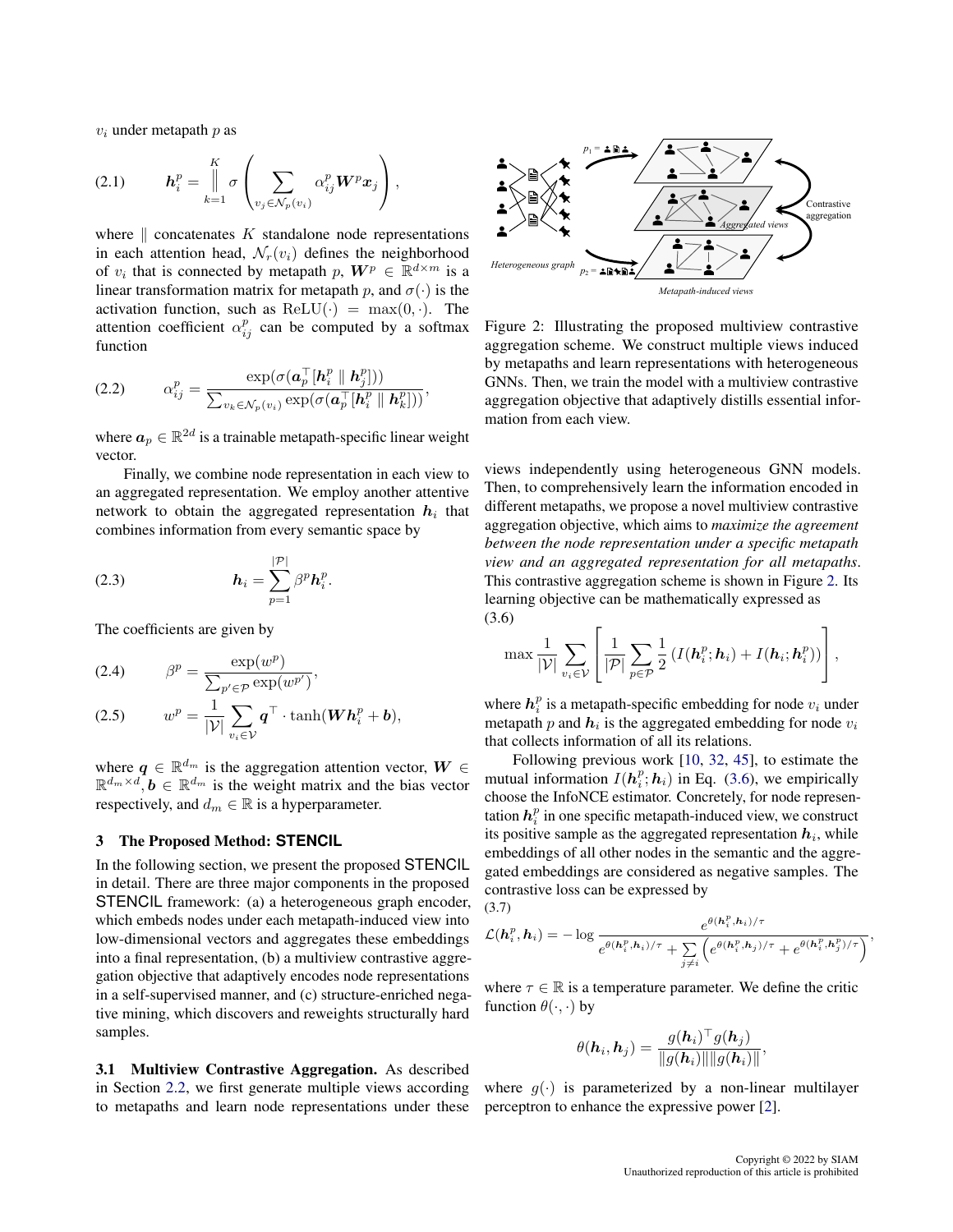<span id="page-3-0"></span>

Figure 3: The proposed structure-enhanced negative mining scheme, which discovers hard negatives in each metapathinduced view using structure embeddings.

3.2 Structure Embeddings for Metapath-Induced Views. In the context of HGs, we observe that metapath-level node representations are not sufficient to calculate the similarity of each negative pair. Therefore, in this work, to effectively measure the likelihood of each negative sample with respect to the anchor, we propose to digest the structural characteristics of the underlying graphs.

In this paper, we propose two model variants STEN-CIL-PPR and STENCIL-PE, which use Laplacian positional embeddings and personalized PageRank scores for modeling local structural patterns of the metapath-induced view, respectively. Note that in order to empower the model with inductive capabilities, we prefer a local measure to a global one. Specifically, we introduce a structural metric  $s(i, j, p)$ representing the distance measure of a negative node  $v_i$  to the anchor  $v_i$  given structural embeddings in metapath-induced view p.

• The Personalized PageRank (PPR) score [\[12,](#page-8-14) [18\]](#page-8-15) of node  $v$  is defined as the stationary distribution of a random walk starting from and returning to node  $v$  at a probability of  $c$  at each step. Formally, the PPR vector of node  $v$  under semantic view  $p$  satisfies the following equation

$$
(3.8) \t\t s_v^p = (1-c)A^p s_v^p + cI p_v,
$$

where c is the returning probability and  $p_v$  is the preference vector with  $(p_v)_i = 1$  when  $i = v$  and all other entries set to 0.  $A<sup>p</sup>$  denotes the adjacency matrix induced by metapath  $p$ . The structural similarity  $s(v, k, p)$  between node v and k can be represented by the PPR score of node k with respect to v, i.e.  $(s_v^p)_k$ .

• The Laplacian positional embedding of one node is defined to be its  $k$  smallest non-trivial eigenvectors [\[5\]](#page-7-2). We simply define the structure similarity  $s(v, k, p)$  as the inner product between  $s_v^p$  and  $s_k^p$ .

3.3 Structure-Enhanced Negative Mining. Previous studies [\[1,](#page-7-5) [25,](#page-8-16) [41\]](#page-8-17) demonstrate that CL benefits from hard negative samples, i.e. samples close to the anchor node such that

cannot be distinguished easily. As illustrated in Figure [3,](#page-3-0) after obtaining structural embeddings for each metapath-induced view, we perform negative mining by giving larger weights to structurally harder negative samples. To be specific, we sort negatives according to the hardness metric  $s(i, j, p)$  and pick the top- $T$  negatives to form a candidate list for metapathinduced view p. Then, we synthesize  $M \ll |\mathcal{V}|$  samples by creating a convex linear combination of them. The generated sample  $\tilde{h}_m^p$  can be written as

(3.9) 
$$
\widetilde{\boldsymbol{h}}_m^p = \alpha_m \boldsymbol{h}_i^p + (1 - \alpha_m) \boldsymbol{h}_j^p,
$$

where  $h_i^p, h_j^p \in \mathcal{B}^p$  are randomly picked from the memory bank,  $\alpha_m \sim \text{Beta}(\alpha, \alpha)$ , and  $\alpha \in \mathbb{R}$  is a hyperparameter, fixed to 1 in our experiments. These interpolated samples will be added into negative bank when estimating mutual information  $I(h_i^p; h_i)$ , as given in sequel

<span id="page-3-1"></span>
$$
(3.10) \mathcal{L}'(\boldsymbol{h}_i^p, \boldsymbol{h}_i) = -\log \frac{e^{\theta(\boldsymbol{h}_i^p, \boldsymbol{h}_i)/\tau}}{e^{\theta(\boldsymbol{h}_i^p, \boldsymbol{h}_i)/\tau} + \sum_{\boldsymbol{h} \in \mathcal{B}^p} e^{\theta(\boldsymbol{h}_i^p, \boldsymbol{h})/\tau}},
$$

where the negative bank

$$
(3.11) \t\t \mathcal{B}^p = {\{\mathbf{h}_j^p\}_{j\neq i}} \cup {\{\mathbf{h}_j\}_{j\neq i}} \cup {\{\widetilde{\mathbf{h}}_m^p\}_{m=1}^M}
$$

consists of all inter-view and intra-view negatives as well as synthesized hard negatives.

3.4 Model Training and Complexity Analysis. The contrastive objective  $\ell(h_i; h_i^p)$  for the aggregated node representation  $h_i$  can be defined similarly as Eq. [\(3.10\)](#page-3-1). The final objective is an average of the losses from all contrastive pairs, formally given by

(3.12)

$$
\mathcal{J} = \frac{1}{|\mathcal{V}|} \sum_{v_i \in \mathcal{V}} \left[ \frac{1}{|\mathcal{P}|} \sum_{p \in \mathcal{P}} \frac{1}{2} \left( \mathcal{L}'(\boldsymbol{h}_i^p; \boldsymbol{h}_i) + \mathcal{L}'(\boldsymbol{h}_i; \boldsymbol{h}_i^p) \right) \right].
$$

We use stochastic gradient descent algorithms to update all model parameters. We summarize the training procedure in Appendix A in the supplementary material.

Most computational burden of the STENCIL framework lies in the contrastive objective, which involves computing  $(|V|^2 |P|)$  node embedding pairs. For structure-enhanced negative mining, the synthesized samples incur an additional computational cost of  $O(M|\mathcal{V}||\mathcal{P}|)$ , which is equivalent to increasing the memory size by  $M \ll |\mathcal{V}|$ . Since the construction of the candidate list of hard negatives only depends on metapath-induced views, it can be regarded as a preprocessing step and will not incur heavy computation.

3.5 Discussions. The proposed multiview contrastive aggregation objective Eq. [\(3.6\)](#page-2-1) conceptually relates to contrastive knowledge distillation [\[31\]](#page-8-18), where several teacher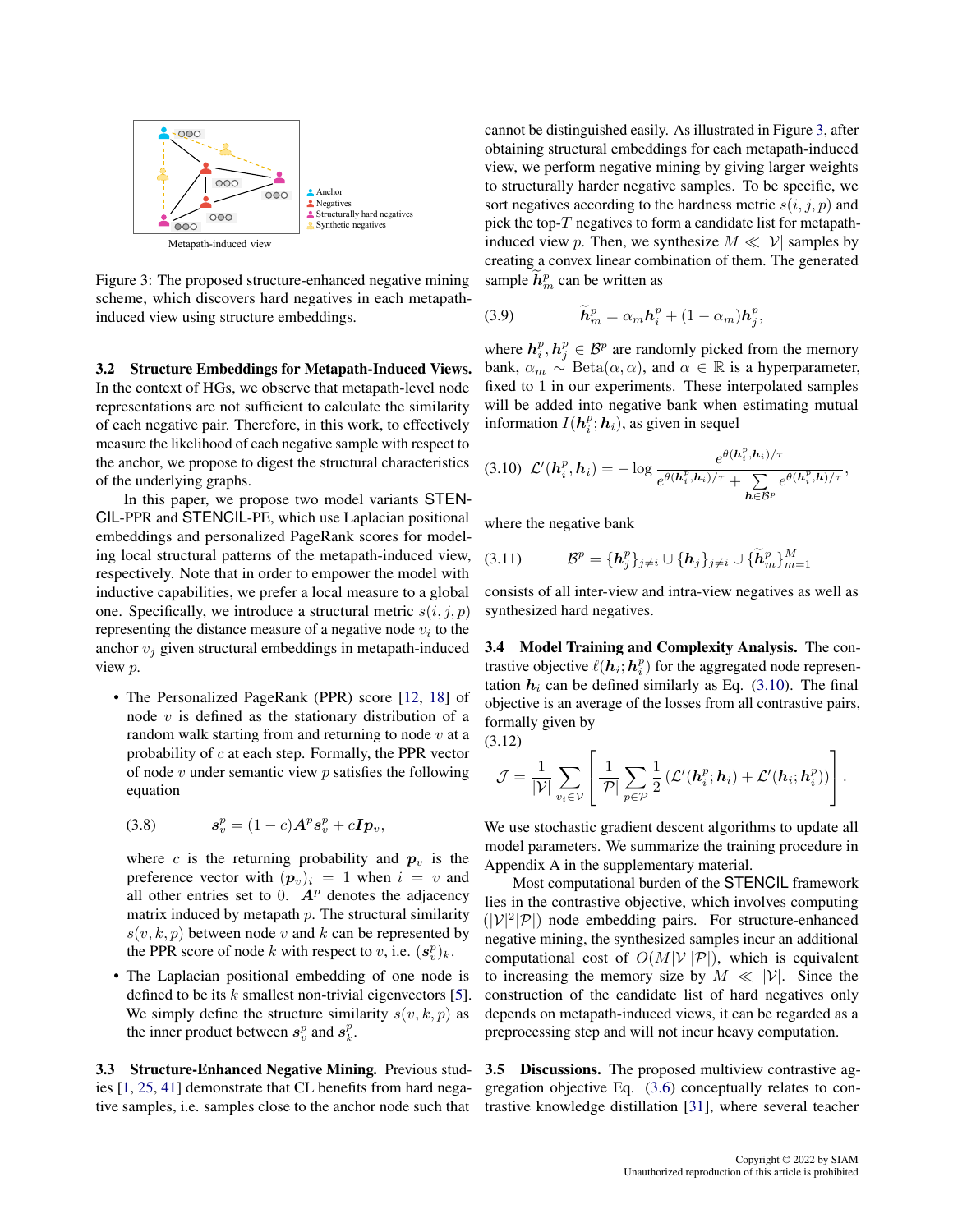| Dataset           | Node                                                                | Relations                                        | Metapaths                                  |  |  |
|-------------------|---------------------------------------------------------------------|--------------------------------------------------|--------------------------------------------|--|--|
| DBLP <sup>1</sup> | Paper (14,328)<br>Author (4,057)<br>Conference (20)<br>Term (8,789) | $P-A(19,645)$<br>$P-C(14,328)$<br>$P-T (88,420)$ | <b>APA</b><br><b>APCPA</b><br><b>APTPA</b> |  |  |
| ACM <sup>2</sup>  | Paper (3,025)<br>Author $(5,835)$<br>Subject (56)                   | $P-A(9,744)$<br>$P-S(3,025)$                     | <b>PAP</b><br><b>PSP</b>                   |  |  |
| IMDb <sup>3</sup> | Movie (4,780)<br>Actor (5,841)<br>Director $(2,269)$                | $M-A(14,340)$<br>$M-D(4,780)$                    | <b>MAM</b><br><b>MDM</b>                   |  |  |

<span id="page-4-3"></span>Table 1: Statistics and sources of the public datasets.

<span id="page-4-0"></span><sup>1</sup> <http://ews.uiuc.edu/~jinggao3/doc/BGCM.zip>

<span id="page-4-1"></span><sup>2</sup> [https://github.com/Jhy1993/HAN/blob/master/data/acm/](https://github.com/Jhy1993/HAN/blob/master/data/acm/ACM.mat)

[ACM.mat](https://github.com/Jhy1993/HAN/blob/master/data/acm/ACM.mat)

<span id="page-4-2"></span><sup>3</sup> [https://github.com/Jhy1993/HAN/blob/master/data/IMDb](https://github.com/Jhy1993/HAN/blob/master/data/IMDb/movie_metadata.csv) [/movie\\_metadata.csv](https://github.com/Jhy1993/HAN/blob/master/data/IMDb/movie_metadata.csv)

models (the metapath-induced views) and one student model (the aggregation view) are employed. By forcing the embeddings between several teachers and a student to be the same, these aggregated embeddings adaptively collect information of all relations.

Moreover, the proposed structure-enhanced negative mining scheme generally resembles many studies in domains of metric learning [\[9,](#page-7-6) [41\]](#page-8-17) and visual contrastive learning [\[1,](#page-7-5) [13,](#page-8-19) [23,](#page-8-20) [39\]](#page-8-21). Nevertheless, none of these methods can be directly applied to graph-structured data, as the hardness score defined simply by inner product of node representations is not sufficient to distinguish negative nodes in graphs and even results in amplifying false negatives.

## 4 Experiments

We empirically evaluate the effectiveness of our proposed STENCIL in this section. The purpose of empirical studies is to answer the following questions.

- RQ1. How does our proposed STENCIL outperform representative baseline models?
- RQ2. How does the proposed structure-enhanced negative mining scheme affect the model performance?

4.1 Datasets. For a comprehensive comparison, we use three widely-used heterogeneous datasets from various domains: DBLP, ACM, and IMDb, where DBLP and ACM are two academic networks, and IMDb is a movie network. The statistics of these three used datasets is summarized in Table [1.](#page-4-3) For details on datasets, please refer to Appendix B in the supplementary material.

4.2 Baselines. We compare our model against a comprehensive set of baselines, including both traditional and deep graph representation learning methods.

- DeepWalk [\[20\]](#page-8-22) generates several sequences by random walk and training the embeddings using the skip-gram objective [\[17\]](#page-8-23).
- **ESim** [\[26\]](#page-8-24) captures node semantics from sampled metapath instances with a preset weight. In our experiments, we simply treat all metapaths equally.
- metapath2vec [\[4\]](#page-7-7) performs metapath-based random walks and learns node representations using the skipgram model similar to DeepWalk. Since metapath2vec only utilizes one metapath, we experiment with all available metapaths and report the best preformance.
- **HERec** [\[27\]](#page-8-0) converts the heterogeneous graph into metapath-based graphs and utilizes the skip-gram model to embed them. Similarly, we test all metapaths and report the best performance.
- GCN [\[14\]](#page-8-2) is a deep semi-supervised baseline for homogeneous graphs, which works by aggregating information from neighborhoods.
- GAT [\[34\]](#page-8-25) is also a homogeneous graph model. It further leverages the self-attention mechanism to model anisotropic neighborhood information.
- HAN [\[36\]](#page-8-4) is a semi-supervised baseline for heterogeneous graphs, which proposes node- and semantic-level attention for learning node representations. We also include the unsupervised version of HAN (denoted by HAN-U) trained with link prediction loss, for further comparison with our proposed contrastive objective.
- **DGI** [\[35\]](#page-8-3) is a deep contrastive learning model for homogeneous graphs, which maximizes the agreement of node representations and a global summary vector.
- GRACE [\[46\]](#page-8-5) is the state-of-the-art contrastive learning model for homogeneous graphs. It uses a node-level contrastive objective by generating two graph views and maximizing the agreement between them.
- HeCo [\[37\]](#page-8-26) is the state-of-the-art heterogeneous contrastive learning model. HeCo constructs two views with metapaths and the network schema and leverages a collective contrastive scheme to align the two views.

Among these baselines, DeepWalk, DGI, GRACE, GCN, and GAT are designed for homogeneous graphs, and the others are for heterogeneous graphs. Following HAN [\[36\]](#page-8-4), for DeepWalk, we simply discard node and edge types and treat the heterogeneous graph as a homogeneous graph; for DGI, GRACE, GCN, and GAT, we construct homogeneous graphs according to all metapaths and report the best performance.

## 4.3 Performance Comparison (RQ1)

4.3.1 Evaluation Protocols. For comprehensive evaluation, we follow HAN [\[36\]](#page-8-4) and perform experiments on two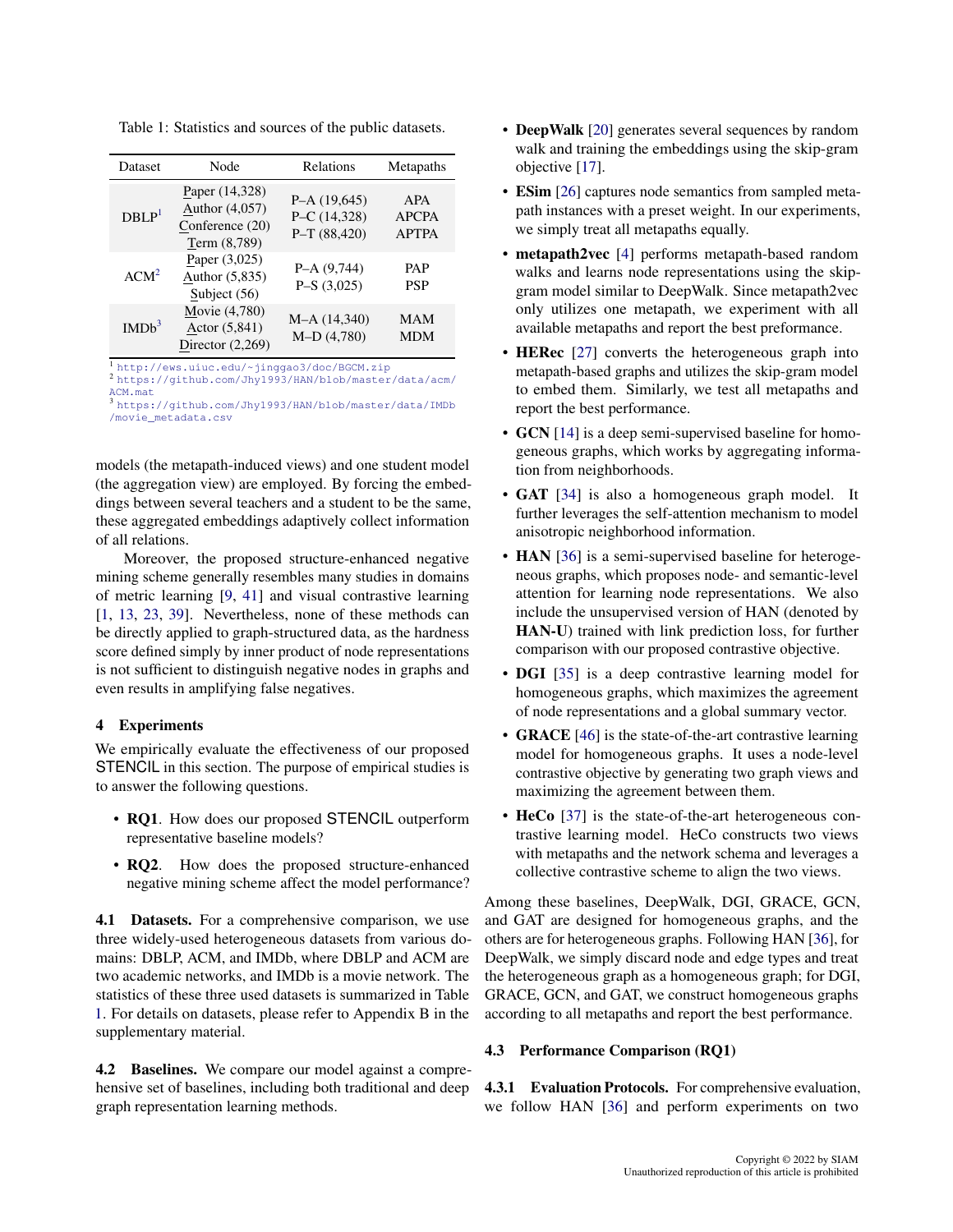<span id="page-5-0"></span>Table 2: Performance comparison on three datasets. We report node classification performance in terms of Macro-F1 (Ma-F1) and Micro-F1 (Mi-F1) and node clustering performance in terms of Normalized Mutual Information (NMI) and Adjusted Rand Index (ARI). Available training data is shown in the second column, where A denotes adjacency matrices according to metapaths,  $X$  denotes node features, and  $Y$  denotes ground-truth labels. The highest performance of unsupervised and supervised models is boldfaced and underlined, respectively.

|                    | Training<br>Data | Node Classification |         |             |         |             |         | Node Clustering |            |             |       |             |       |  |
|--------------------|------------------|---------------------|---------|-------------|---------|-------------|---------|-----------------|------------|-------------|-------|-------------|-------|--|
| Method             |                  | <b>ACM</b>          |         | <b>IMDb</b> |         | <b>DBLP</b> |         | <b>ACM</b>      |            | <b>IMDb</b> |       | <b>DBLP</b> |       |  |
|                    |                  | $Mi-F1$             | $Ma-F1$ | $Mi-F1$     | $Ma-F1$ | $Mi-F1$     | $Ma-F1$ | NMI             | <b>ARI</b> | <b>NMI</b>  | ARI   | NMI         | ARI   |  |
| DeepWalk           | $\boldsymbol{A}$ | 76.92               | 77.25   | 46.38       | 40.72   | 79.37       | 77.43   | 41.61           | 35.10      | 1.45        | 2.15  | 76.53       | 81.35 |  |
| ESim               | A                | 76.89               | 77.32   | 35.28       | 32.10   | 92.73       | 91.64   | 39.14           | 34.32      | 0.55        | 0.10  | 66.32       | 68.31 |  |
| metapath2vec       | $\boldsymbol{A}$ | 65.00               | 65.09   | 45.65       | 41.16   | 91.53       | 90.76   | 21.22           | 21.00      | 1.20        | 1.70  | 74.30       | 78.50 |  |
| <b>HERec</b>       | $\boldsymbol{A}$ | 66.03               | 66.17   | 45.81       | 41.65   | 92.69       | 91.78   | 40.70           | 37.13      | 1.20        | 1.65  | 76.73       | 78.50 |  |
| <b>HAN-U</b>       | A, X             | 82.63               | 81.89   | 43.98       | 40.87   | 90.47       | 89.65   | 39.84           | 32.98      | 3.92        | 4.10  | 74.17       | 79.98 |  |
| DGI                | A, X             | 89.15               | 89.09   | 48.86       | 45.38   | 91.30       | 90.69   | 58.13           | 57.18      | 8.31        | 11.25 | 60.62       | 60.42 |  |
| <b>GRACE</b>       | A, X             | 88.72               | 88.72   | 46.64       | 42.41   | 90.88       | 89.76   | 53.38           | 54.39      | 7.52        | 9.16  | 62.06       | 64.13 |  |
| HeCo               | A, X             | 88.15               | 88.25   | 51.69       | 50.75   | 91.56       | 91.02   | 59.53           | 57.59      | 10.11       | 11.74 | 70.99       | 76.67 |  |
| <b>STENCIL-PE</b>  | A, X             | 90.76               | 90.72   | 58.98       | 54.48   | 92.81       | 92.33   | 67.93           | 72.65      | 15.09       | 17.23 | 76.60       | 81.58 |  |
| <b>STENCIL-PPR</b> | A, X             | 90.75               | 90.70   | 58.96       | 54.47   | 92.78       | 92.30   | 68.10           | 73.15      | 15.03       | 17.09 | 76.52       | 81.49 |  |
| <b>GCN</b>         | A, X, Y          | 86.77               | 86.81   | 49.78       | 45.73   | 91.71       | 90.79   | 51.40           | 53.01      | 5.45        | 4.40  | 75.01       | 80.49 |  |
| <b>GAT</b>         | A, X, Y          | 86.01               | 86.23   | 55.28       | 49.44   | 91.96       | 90.97   | 57.29           | 60.43      | 8.45        | 7.46  | 71.50       | 77.26 |  |
| <b>HAN</b>         | A, X, Y          | 89.22               | 89.40   | 54.17       | 49.78   | 92.05       | 91.17   | 61.56           | 64.39      | 10.31       | 9.51  | 79.12       | 84.76 |  |

tasks: node classification and node clustering. For node classification, we run a k-NN classifier with  $k = 5$  on the learned node embeddings. We report performance in terms of Micro-F1 and Macro-F1 for evaluation of node classification. For dataset split, we randomly select 20% nodes in each dataset for training and the remaining 80% for test. Regarding node clustering, we run the k-Means algorithm on the learned node embeddings with  $k$  set to the number of ground-truth classes. We choose NMI and ARI of the obtained clusters with respect to ground-truth classes as the evaluation metrics for clustering. All experiments are repeated for 10 times and the averaged performance is reported.

4.3.2 Performance and Analysis. Experiment results are presented in Table [2.](#page-5-0) Overall, our proposed STENCIL achieves the best unsupervised performance on almost all datasets on both node classification and clustering tasks. It is worth mentioning that our STENCIL is competitive to and even better than several supervised counterparts.

The performance difference of two variants STENCIL-PE and STENCIL-PPR is negligible, which demonstrates that both Laplacian positional embedding and Personalized PageRank scores that calculate local structural similarities are suitable for structure-enhanced negative mining.

Compared with traditional approaches based on random walks and matrix decomposition, our proposed GNN-based STENCIL outperforms them by large margins. Particularly, STENCIL improves metapath2vec and HERec by over 25% on ACM, which demonstrates the superiority of GNN that

can leverage rich node attributes to learn high quality node representations for heterogeneous graphs.

Compared to other deep unsupervised methods, our STENCIL obtains promising improvements as well. The performance of the unsupervised version HAN-U trained with a simple reconstruction loss is even inferior to HERec on IMDb and DBLP despite its utilization of node attributes. This indicates that the reconstruction loss is insufficient to fully exploit the structural and semantic information for node-centric tasks such as node classification and clustering. Compared to DGI, GRACE, and HeCo, state-of-the-art graph contrastive learning methods, STENCIL accomplishes excelled performance on all datasets and evaluation tasks, which validates the effectiveness of our proposed contrastive aggregation objective and structure-enhanced negative mining.

Furthermore, experiments show that STENCIL even outperforms its supervised baselines on ACM and IMDb datasets. It remarkably improves HAN by over 4% in terms of node classification Micro-F1 score on IMDb. The outstanding performance of STENCIL certifies the superiority of our proposed framework such that it can distill useful information from each metapath-induced view.

## 4.4 Close Inspections on Structure-Enhanced Negative Mining Module (RQ2)

4.4.1 Effectiveness of the Module. We modify the negative bank in our contrastive objective to study the impact of structure-enhanced negative mining component: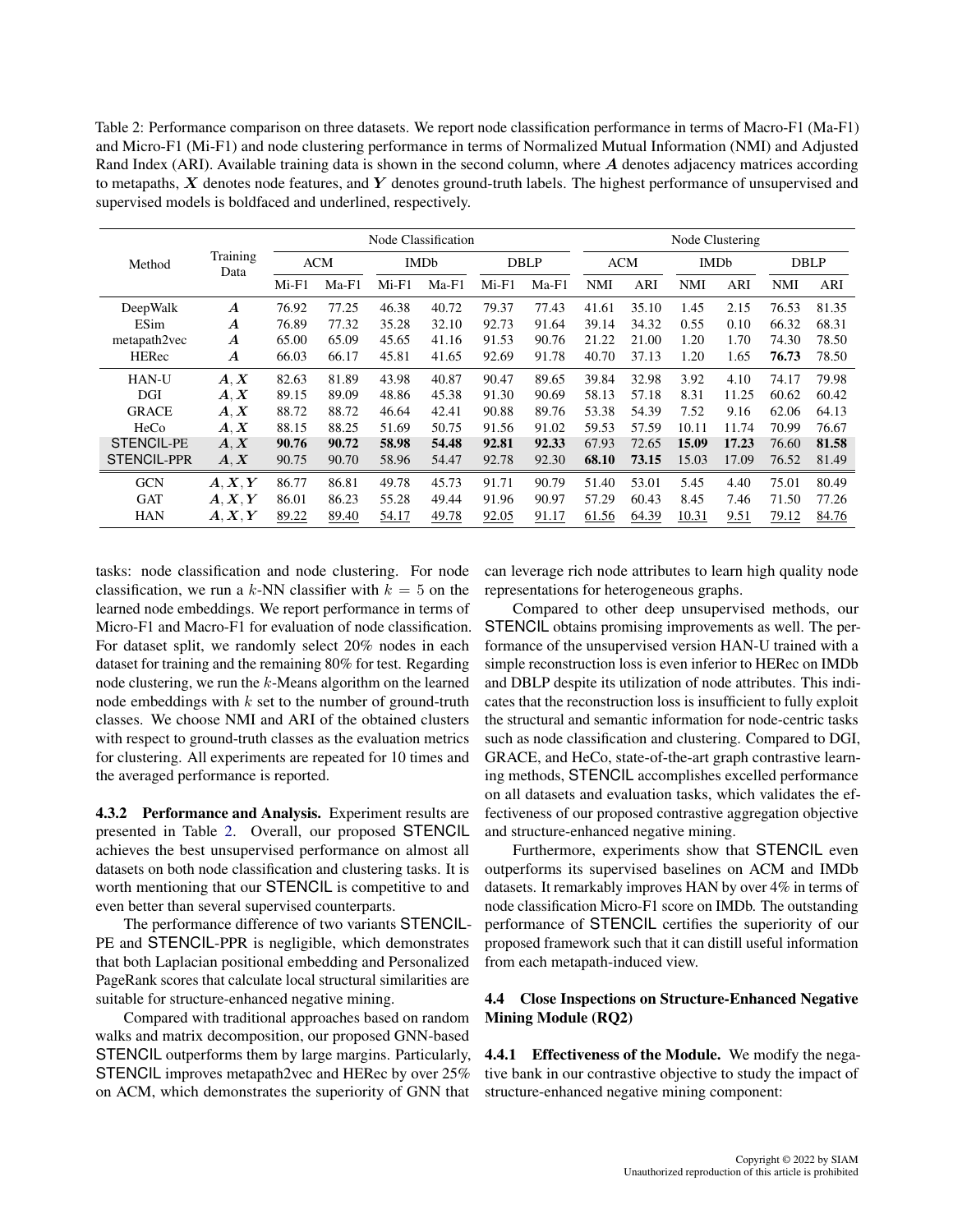<span id="page-6-0"></span>

|                   | Node Classification |         |                        |         |             |         | Node Clustering |       |                        |       |             |       |  |
|-------------------|---------------------|---------|------------------------|---------|-------------|---------|-----------------|-------|------------------------|-------|-------------|-------|--|
| Method            | <b>ACM</b>          |         | <b>IMD<sub>b</sub></b> |         | <b>DBLP</b> |         | <b>ACM</b>      |       | <b>IMD<sub>b</sub></b> |       | <b>DBLP</b> |       |  |
|                   | $Mi-F1$             | $Ma-F1$ | $Mi-F1$                | $Ma-F1$ | $Mi-F1$     | $Ma-F1$ | NMI             | ARI   | <b>NMI</b>             | ARI   | <b>NMI</b>  | ARI   |  |
| $STENCH -$        | 88.62               | 88.43   | 57.94                  | 52.97   | 92.42       | 91.85   | 58.08           | 61.80 | 14.15                  | 15.98 | 76.23       | 81.43 |  |
| STENCIL-Sem       | 90.24               | 90.18   | 58.95                  | 52.38   | 92.73       | 92.21   | 51.63           | 48.85 | 15.17                  | 17.25 | 76.22       | 81.15 |  |
| <b>STENCIL-PE</b> | 91.40               | 91.45   | 58.96                  | 53.73   | 92.77       | 92.28   | 66.57           | 72.30 | 15.36                  | 17.30 | 76.59       | 81.56 |  |

Table 3: Effectiveness of the structure-enhanced negative mining module.

- STENCIL– denotes the model with synthesized hard samples  $\{\tilde{h}_m^p\}_{m=1}^M$  removed, where the negative bank  $B^p = \{h_j^p\}_{j \neq i}$   $\cup \{h_j\}_{j \neq i}$  consists of only inter- and intra-view negatives.
- STENCIL-Sem discovers and synthesizes semantic negative samples using inner product of node embeddings, which is similar to earlier visual contrastive learning work MoChi [\[13\]](#page-8-19).

The results are presented in Table [3.](#page-6-0) It is observed that STENCIL improves all two model variants consistently on three datasets for both node classification and clustering tasks. Especially for node clustering task on ACM, the gain reaches up to 15%. This verifies the effectiveness of our synthesizing hard negative sample strategy using structure embeddings. Secondly, we see that the performance of STENCIL-Sem occasionally improves the base model, which demonstrates the importance of hard negative mining in effective contrastive learning. However, its performance is still inferior to that of our proposed model. The outstanding performance of STEN-CIL compared to the model variant STENCIL-Sem further justifies the superiority of our proposed structure-enhanced negative mining, which exploits the abundant structural information of HGs.

4.4.2 The Impact of Two Key Parameters in the Module. We study how the two key parameters in the negative mining module affect the performance of STENCIL: the number of synthesized hard negatives  $M$  and the threshold  $T$  in selecting top- $T$  candidate hard negatives. We perform node classification on the ACM dataset under different parameter settings by only varying one specific parameter and keeping all other parameters the same.

As is shown in Figure [4a,](#page-6-1) the performance of STENCIL improves as the number of synthesized negatives  $M$  increases, which indicates that the learning of STENCIL benefits from more synthesized hard negatives. For the parameter  $T$ , as presented in Figure [4b,](#page-6-2) the model performance first rises with a larger  $T$ , but soon the performance levels off and decreases as T increases further. We suspect that this is because a larger  $T$  will result in the selection of less hard negatives, reducing the benefits brought by our proposed structure-enhanced negative mining strategy.

<span id="page-6-1"></span>

<span id="page-6-2"></span>Figure 4: Node classification performance with varied numbers of synthesized hard negatives and candidate hard negative samples  $T$  on the ACM dataset.

### 5 Related Work

This section reviews previous related work on heterogeneous graph embedding methods. Following that, we discuss recent work on graph contrastive learning.

5.1 Heterogeneous Graph Embedding. The purpose of Heterogeneous Graph Embedding (HGE) is to project nodes in a heterogeneous graph into a low-dimensional embedding space that preserves structural and semantic information.

Proximity-preserving methods. Inspired by network embedding methods for homogeneous graphs, traditional HGE methods roughly fall into two lines: random-walk-based approaches and methods based on preserving first-/secondorder proximity. On the one hand, originated from randomwalk-based methods for homogeneous graphs [\[8,](#page-7-8) [20\]](#page-8-22), metapath2vec [\[4\]](#page-7-7) models node context via metapath-based random walks and learns node embeddings using the skip-gram model [\[17\]](#page-8-23). Similarly, HERec [\[27\]](#page-8-0) transforms a heterogeneous graph into a homogeneous one through metapath-based neighborhood and learns representations using DeepWalklike strategies. HIN2Vec [\[6\]](#page-7-9) further proposes a multitask learning objective to learn representations for nodes and metapaths simultaneously. On the other hand, the pioneering proximity-preserving method PTE [\[30\]](#page-8-27) extends LINE [\[30\]](#page-8-27) to heterogeneous text graphs. HEER [\[28\]](#page-8-7) further improves PTE by considering type closeness via edge representations. These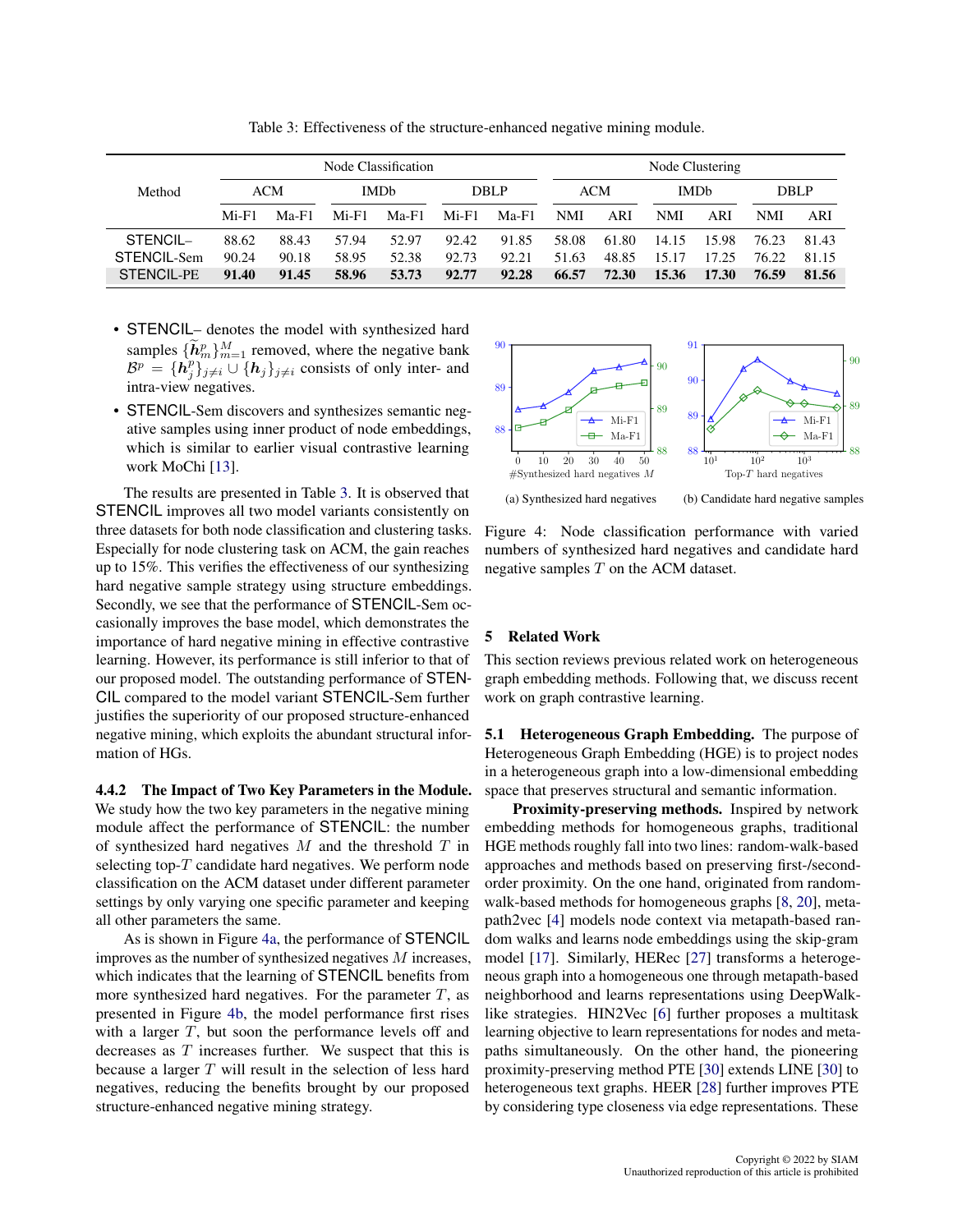aforementioned traditional approaches could be regarded as shallow embedding and thus have difficulty in leveraging rich node attributes, due to the fact that they are essentially factorizing a preset proximity matrix [\[21\]](#page-8-28).

Deep learning approaches. There has been many attempts adopting GNNs into HGs. R-GCN [\[24\]](#page-8-29) introduces multiple graph convolutional layers, each corresponding to one edge type. GTN [\[43\]](#page-8-30) firstly generates all possible connections via graph transformer layers and performs graph convolution on the new graph afterwards. Following GAT [\[34\]](#page-8-25), HAN [\[36\]](#page-8-4) introduces self-attention mechanisms [\[33\]](#page-8-31) to aggregate features from metapath-based neighborhoods and weigh different metapaths. Similarly, HetGNN [\[44\]](#page-8-32) adopts node-type-based neighborhood aggregation, where the neighborhood is sampled using random walk with restart. Moreover, MAGNN [\[7\]](#page-7-0) further proposes to aggregate intermediate node features along each metapath. When performing neighborhood aggregation, HGT [\[11\]](#page-8-33) implicitly learns metapaths by modeling heterogeneous attention over each edge.

5.2 Graph Contrastive Learning. Recently, considerable attention has grown up around the theme of Graph Contrastive Learning (GCL), which marries the power of GNN and unsupervised learning. We refer readers to [\[38\]](#page-8-34) for a comprehensive survey.

The very first work DGI [\[35\]](#page-8-3) proposes to maximizes mutual information (ML) between node embeddings and a global summary embedding. To be specific, DGI constructs negative graphs by random shuffling node attributes. Then, it requires an injective readout function to produce a graphlevel embedding. Mirroring DGI, HDGI [\[22\]](#page-8-35) adopts CL into heterogeneous graphs. DMGI [\[19\]](#page-8-36) proposes to align the original network and a corrupted network on each view induced by metapaths and designs a consensus regularization term to aggregate different metapaths. However, the injective property is hard to fulfill in practice and thus these methods may cause information loss due to non-injectivity. Follow-up work GRACE [\[46\]](#page-8-5) eschews the need of an injective readout function and propose a node-level contrastive framework. Following their work, GCA [\[47\]](#page-8-6) further proposes stronger adaptive augmentation schemes.

For HG data, prior work proposes various strategies for the contrastive objective. HeCo [\[37\]](#page-8-26) constructs two views based on metapaths and the network schema and proposes a co-contrastive objective to learn high-level semantic information. Nevertheless, these methods fail to explicitly leverage structural information for GCL, leading to suboptimal performance. We argue that inner product of node embeddings is inefficient to encode similarity between nodes. In our work, we propose to define similarity of examples via structural embeddings, which yields true and hard negative samples in the context of HGs.

#### 6 Conclusion

This paper has developed a novel heterogeneous graph contrastive learning framework. To alleviate the label scarcity problem, we leverage contrastive learning techniques that enables self-supervised training for HGs. Specifically, we propose a novel multiview contrastive aggregation objective that encodes information adaptively from each semantic view. Furthermore, we propose a novel hard negative mining scheme to improve the embedding quality, considering the complex structure of HGs and smoothing nature of heterogeneous GNNs. The proposed structure-aware negative mining scheme discovers and reweights structurally hard negatives so that they contribute more to contrastive learning. Extensive experiments show that our proposed method not only consistently outperforms representative unsupervised baseline methods, but also achieves on par performance with supervised counterparts and even surpasses several of them.

#### Acknowledgements

This work is supported by National Natural Science Foundation of China (61772528 and U19B2038).

#### References

- <span id="page-7-5"></span>[1] T. T. CAI, J. FRANKLE, D. J. SCHWAB, AND A. S. MORCOS, *Are All Negatives Created Equal in Contrastive Instance Discrimination?*, arXiv.org, (2020), [https://arxiv.or](https://arxiv.org/abs/2010.06682v2) [g/abs/2010.06682v2](https://arxiv.org/abs/2010.06682v2).
- <span id="page-7-4"></span>[2] T. CHEN, S. KORNBLITH, M. NOROUZI, AND G. E. HINTON, *A Simple Framework for Contrastive Learning of Visual Representations*, in ICML, 2020, pp. 1597–1607.
- <span id="page-7-1"></span>[3] H. CUI, Z. LU, P. LI, AND C. YANG, *On Positional and Structural Node Features for Graph Neural Networks on Nonattributed Graphs*, arXiv.org, (2021), [https://arxiv.or](https://arxiv.org/abs/2107.01495v1) [g/abs/2107.01495v1](https://arxiv.org/abs/2107.01495v1).
- <span id="page-7-7"></span>[4] Y. DONG, N. V. CHAWLA, AND A. SWAMI, *metapath2vec: Scalable Representation Learning for Heterogeneous Networks*, in KDD, 2017, pp. 135–144.
- <span id="page-7-2"></span>[5] V. P. DWIVEDI, C. K. JOSHI, T. LAURENT, Y. BENGIO, AND X. BRESSON, *Benchmarking Graph Neural Networks*, arXiv.org, (2020), [https://arxiv.org/abs/2003.0](https://arxiv.org/abs/2003.00982v3) [0982v3](https://arxiv.org/abs/2003.00982v3).
- <span id="page-7-9"></span>[6] T.-Y. FU, W.-C. LEE, AND Z. LEI, *HIN2Vec: Explore Metapaths in Heterogeneous Information Networks for Representation Learning*, in CIKM, 2017, pp. 1797–1806.
- <span id="page-7-0"></span>[7] X. FU, J. ZHANG, Z. MENG, AND I. KING, *MAGNN: Metapath Aggregated Graph Neural Network for Heterogeneous Graph Embedding*, in WWW, 2020, pp. 2331–2341.
- <span id="page-7-8"></span>[8] A. GROVER AND J. LESKOVEC, *node2vec: Scalable Feature Learning for Networks*, in KDD, 2016, pp. 855–864.
- <span id="page-7-6"></span>[9] B. HARWOOD, B. G. V. KUMAR, G. CARNEIRO, I. D. REID, AND T. DRUMMOND, *Smart Mining for Deep Metric Learning*, in ICCV, 2017, pp. 2840–2848.
- <span id="page-7-3"></span>[10] O. J. HÉNAFF, A. SRINIVAS, J. DE FAUW, A. RAZAVI, C. DOERSCH, S. M. A. ESLAMI, AND A. VAN DEN OORD,